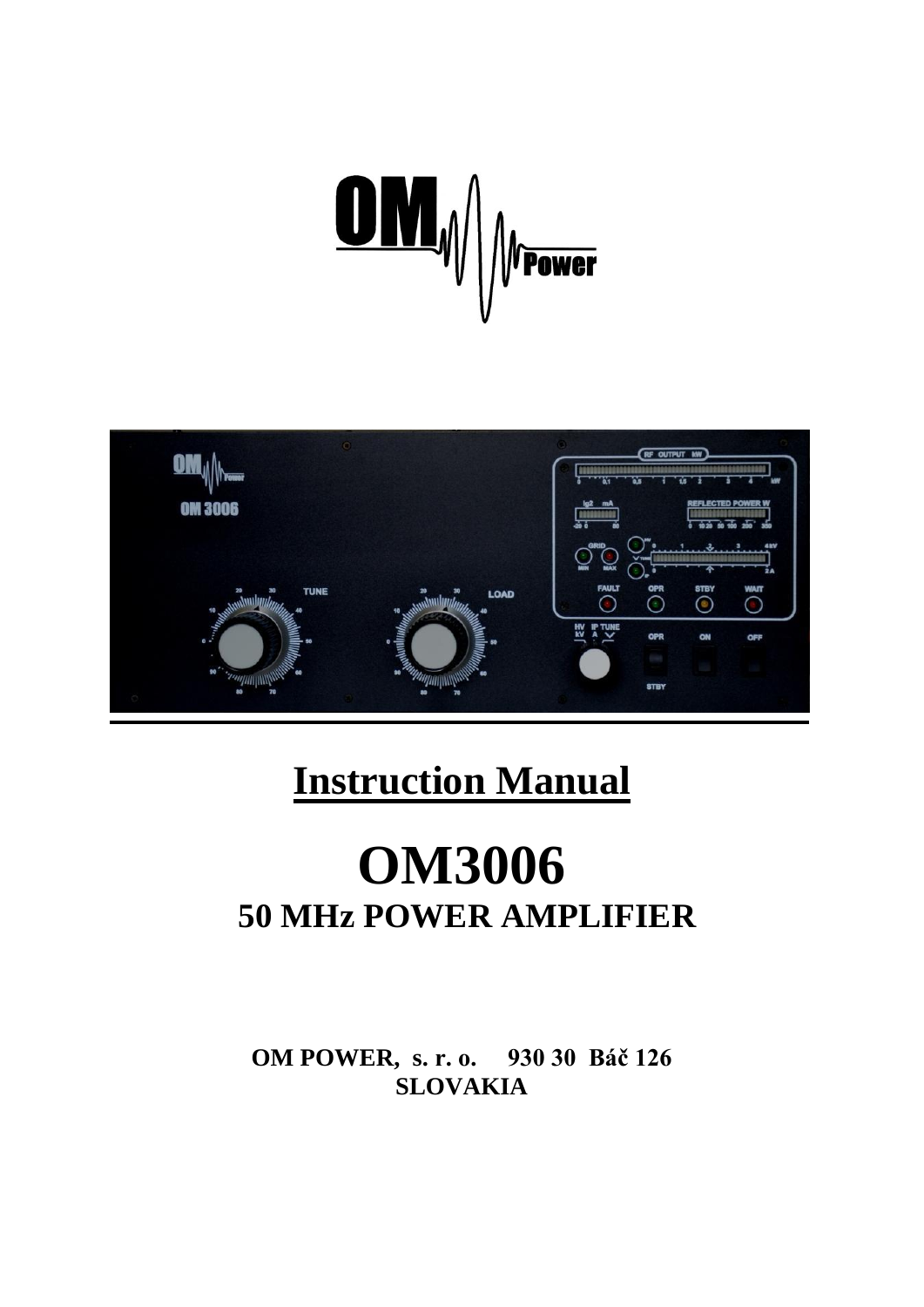### **Important safety instructions:**

- The amplifier contains high voltage circuits. Never turn the amplifier on without the upper lid in place.
- The OM3006 amplifier is not to be used in a wet or humid environment nor to be exposed to rainfall.
- The amplifier must be installed in such a way that free flow of hot air from the tube is allowed. The amplifier must not be installed in a constrained surrounding (i.e. tight shelves etc.)
- During long operation the upper lid and the vent grid of the amplifier can reach high temperatures that can cause burn injuries. Do not touch these parts of the amplifier during operation.
- The amplifier must be grounded during operation.
- During operation the amplifier must be installed in such a way that the rear power supplies are accessible.
- The amplifier can be operated only if both supply cables are connected. OM3006 reaches optimal parameters when it is connected to 2 phases.
- Do not turn the amplifier on without having connected the antenna. A hazardous HF voltage may built up on the antenna connector after turning the amplifier on with no antenna connected.
- Before opening the upper lid of the amplifier make sure that both power supplies have been disconnected for at least 5 minutes allowing the electrolytic capacitors to discharge fully. Never turn the amplifier on without the upper lid in place.
- Make sure that all screws holding the case together are properly in place and tied before carrying the amplifier by the handles.
- The amplifier is an A category product. In a household it can influence other electric appliances. In such cases the user is to take proper actions to mitigate this disturbance.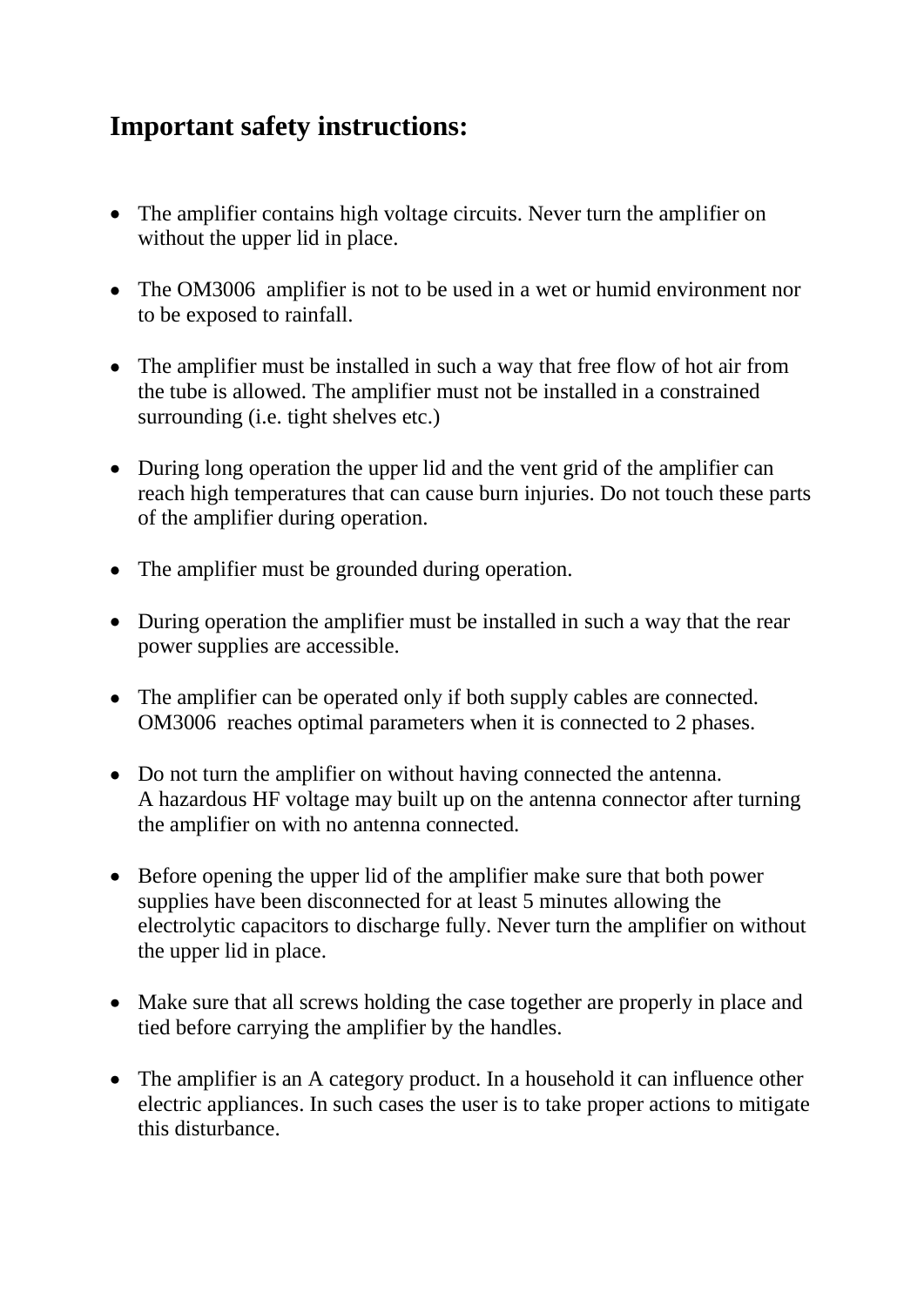### General description of the OM3006 50 MHz Amplifier

The linear amplifier OM3006 is designed for 50 MHz amateur bands from 50 till 52 MHz and all modes . It is equipped with a ceramic tetrode GU78b.

Specification of OM3006 :

| Frequency coverage:                                                                                                                          | amateur bands $50 - 52$ MHz                                                                                                                                                                                                                                                                                                                                                                                                       |
|----------------------------------------------------------------------------------------------------------------------------------------------|-----------------------------------------------------------------------------------------------------------------------------------------------------------------------------------------------------------------------------------------------------------------------------------------------------------------------------------------------------------------------------------------------------------------------------------|
| Power output:                                                                                                                                | 3000 W in SSB and CW, RTTY, AM and FM                                                                                                                                                                                                                                                                                                                                                                                             |
| Drive Power:                                                                                                                                 | usualy 40 to 60 W for full Output Power                                                                                                                                                                                                                                                                                                                                                                                           |
| Input impedance:                                                                                                                             | 50 Ohm $VSWR < 1.5:1$                                                                                                                                                                                                                                                                                                                                                                                                             |
| Output amplification:                                                                                                                        | 17dB                                                                                                                                                                                                                                                                                                                                                                                                                              |
| Output impedance:                                                                                                                            | 50 Ohm unbalanced                                                                                                                                                                                                                                                                                                                                                                                                                 |
| Maximum output SWR:                                                                                                                          | 2:1                                                                                                                                                                                                                                                                                                                                                                                                                               |
| SWR protection:                                                                                                                              | automatic switching to STBY, when reflected power is 350W or higher                                                                                                                                                                                                                                                                                                                                                               |
| Intermodulation distortion :                                                                                                                 | 32 dB below nominal output                                                                                                                                                                                                                                                                                                                                                                                                        |
| Suppression of harmonics:                                                                                                                    | $\langle$ -50 dBc                                                                                                                                                                                                                                                                                                                                                                                                                 |
| Tube:                                                                                                                                        | GU78b Ceramic tetrode                                                                                                                                                                                                                                                                                                                                                                                                             |
| Cooler:<br>Power supply :<br>Transformers:<br>Protection circuits:<br>$\blacksquare$<br>$\overline{\phantom{0}}$<br>$\overline{\phantom{a}}$ | Centrifugal blower + axial blower<br>$2 \times 230$ V - 50 Hz one or two phases<br>2 pcs of toroidal transformer 2,5 kVA<br>SWR too high<br>$\qquad \qquad \blacksquare$<br>Anode current too high<br>screen current too high<br>$-$<br>grid current too high<br>$\blacksquare$<br>Mistuning of power amplifier<br>Hot switching protection<br>Soft start for protecting your fuses<br>"switch -on blocking " at opened amplifier |
| Bar graph indications:<br>$-$<br>$\overline{\phantom{a}}$                                                                                    | Power output – bargraph 50 LED<br>reflected power – bargraph 20 LED<br>screen current ( $Ig2 - bar$ graph 10 LED)<br>anode voltage, anode current, tuning – bargraph 30 LED                                                                                                                                                                                                                                                       |
| LED indicators :                                                                                                                             | grid current ( $Igl - 2 LED$ )<br>WAIT – preheating of tube $(180 \text{ sec})$<br>STBY - standby<br>$OPR$ – operating condition<br>FAULT – failure, switching off for abt. 2 sec                                                                                                                                                                                                                                                 |
| Parameters:                                                                                                                                  | $485 \times 200 \times 455$ mm (width x height x depth)                                                                                                                                                                                                                                                                                                                                                                           |
| Weight:                                                                                                                                      | $32$ kg                                                                                                                                                                                                                                                                                                                                                                                                                           |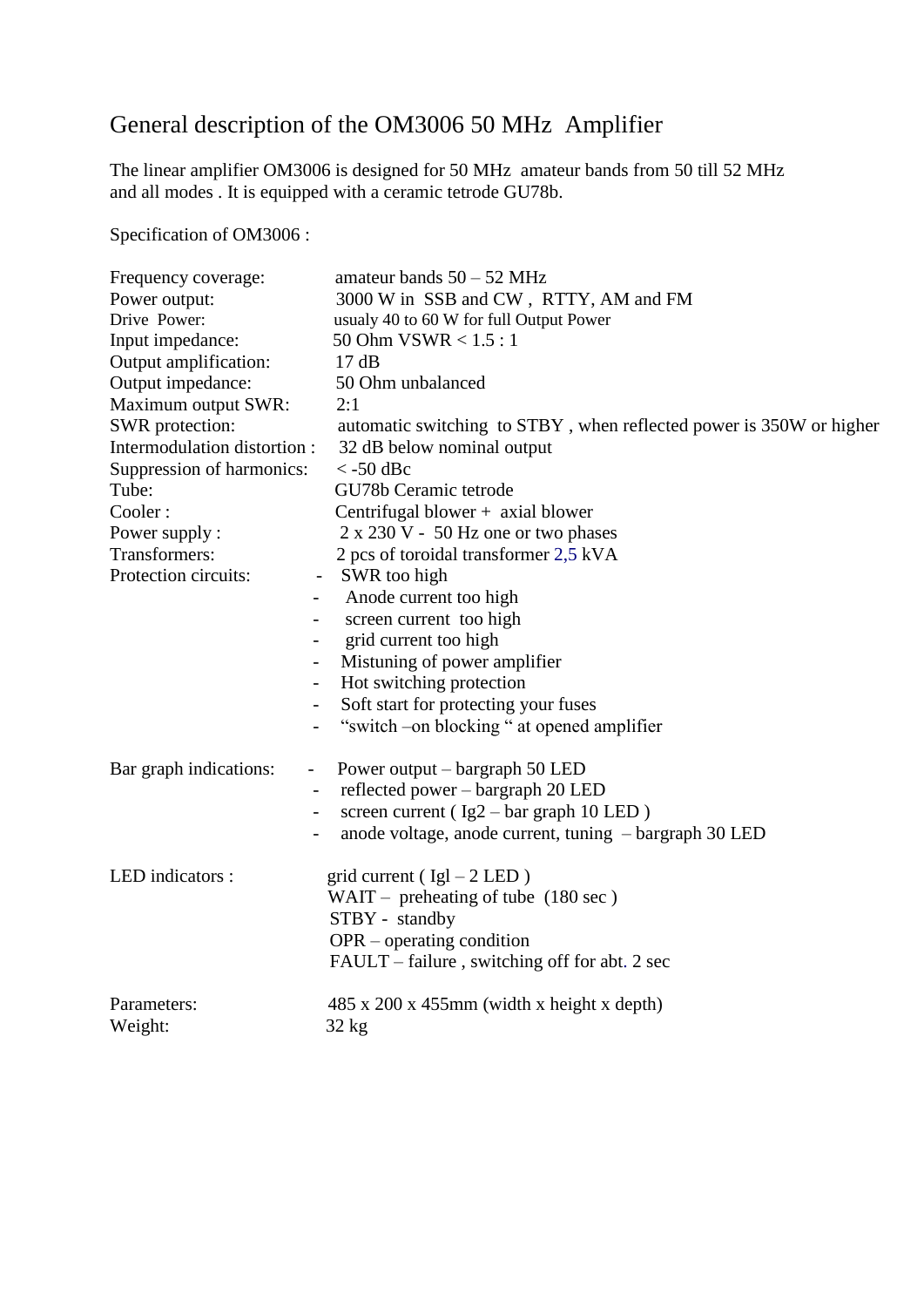#### **General Description of OM3006 POWER AMPLIFIER**

#### **HF PART**

In this amplifier a tetrode GU 78b is used in a grounded-cathode circuit (input into control grid). This amplifier achieves excellent linearity by the voltage stabilization of the control grid bias and the screen voltage. The power input is given to the control grid, using a broadband input circuit with an input impedance of 50 Ohms. This adaptable input circuitry ensures a good input SWR better than 1.5:1 on all short-wave bands.

The output of the amplifier is a Pi-L circuit. The ceramic capacitor for TUNE and LOAD are divided. This enables the amplifier to be tuned exactly and makes it possible to easily return to the previously set positions after band change.

#### **Top view on the opened OM3006**

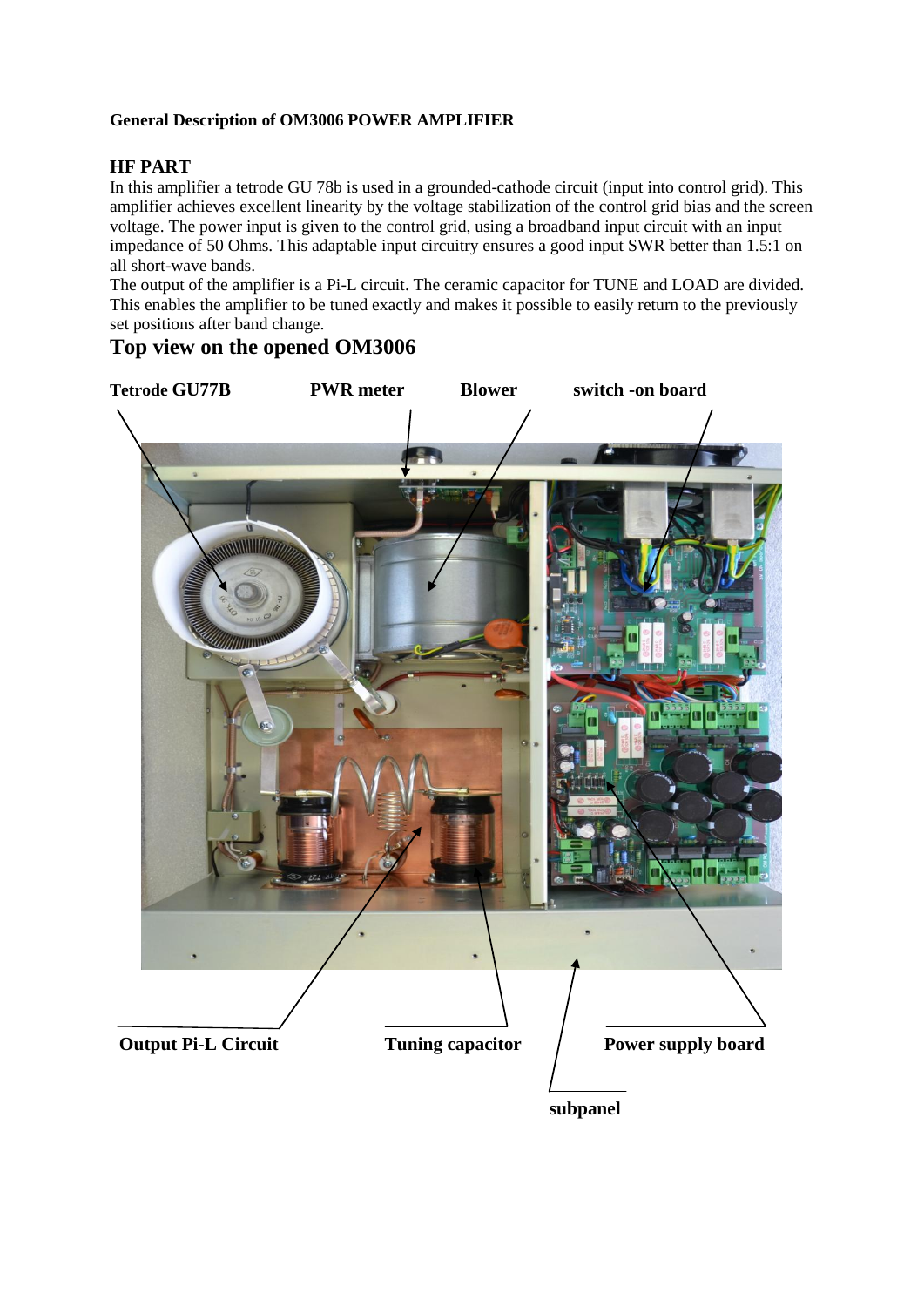#### **POWER SUPPLY**

#### **Power supply of the amplifier is effected by two 2,5 kVA toroidal transformers. A soft start is realized with the help of relays and resistors.**

The high anode voltage consists of 8 times 425 V and 2A. Each of them has its own rectifier and filter. In the high voltage circuit safety resistors are employed to protect the amplifier against overload. The source for screen grid is stabilized by a paralell stabilizator with BU508 transistors and delivers a voltage of 360V at 100mA.

The -120V for the control grid is stabilized by means of zener diodes.

#### **SAFETY DEVICES**

Control and monitoring circuits ensure control and safety of the circuits of the device during malfunction of the PA. They are placed on the Control board, which is located on the subpanel.

*Putting the power amplifier into operation*

#### **Coaxial cable**

The output of the transceiver is to be connected with the input of the amplifier via RG58 or similar cable. For the connection between the power amplifier and the antenna RG213 or similar coaxial cable suited for this high power is to be used. For INPUT and OUTPUT PL-259-sockets with Teflon isolation are used.



**Rear view of the amplifier**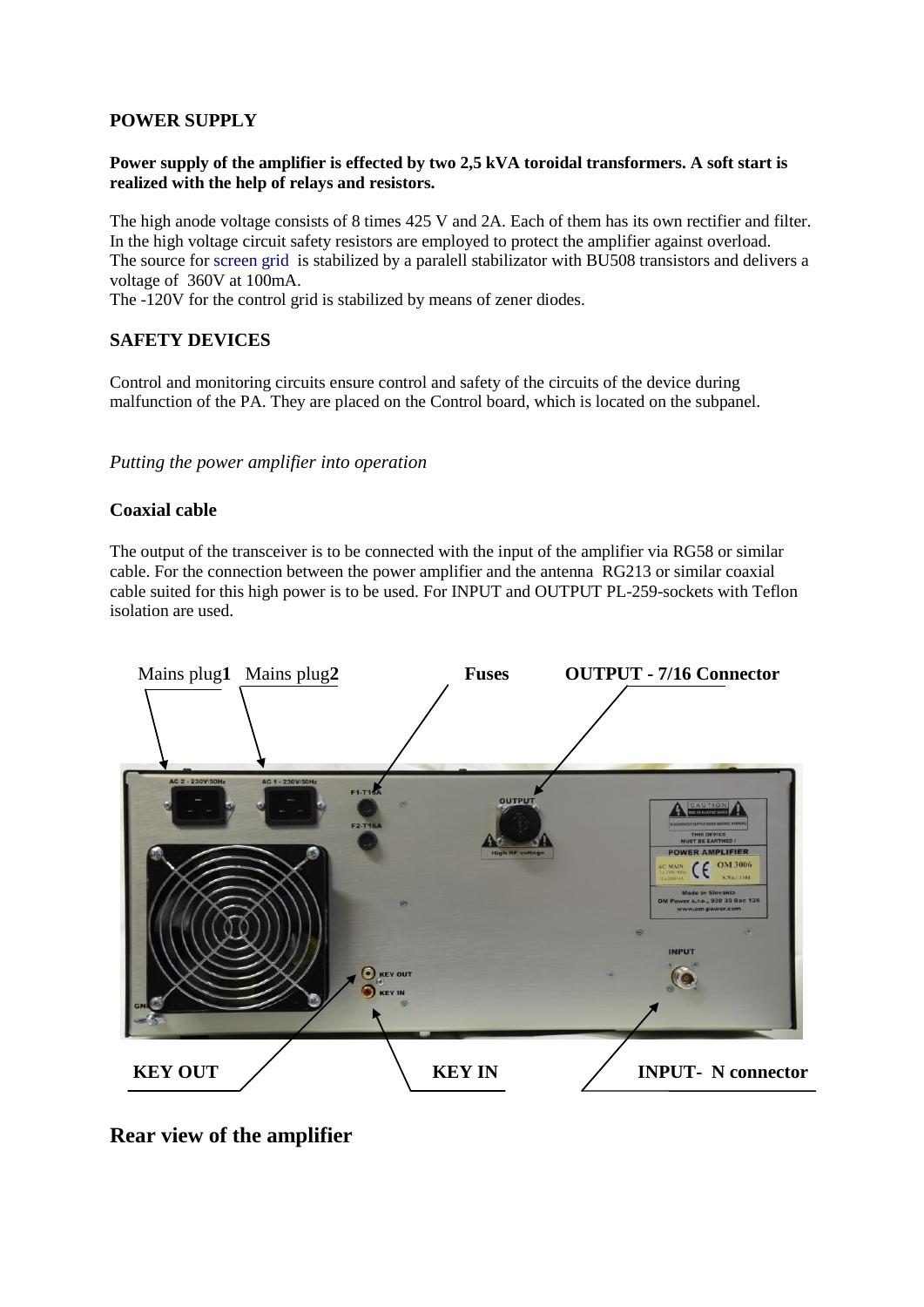#### **Control cable**

With the control cable ensures switching from reception to transmission. The cable is shielded. On the side of the power amplifier a CINCH-socket is used. On the side of your transceiver you have to use a socket suitable for this transceiver. During transmitting the middle pin is connected to the ground.

The relays of the OM3006 have to be switched earlier than HF is applied (cold switching). Modern transceivers have a time delay between PTT switching and power output. If you are using and older transceiver or transmitters without time delay we recommend to connect the PA in such a way that the transmit/ receive switch is connected with the KEY IN socket of the amplifier. The KEY OUT socket is to be connected with the PTT socket at the transceiver.

The amplifier is equipped with two safety devices, which ensure that the Output relay is not switched under power mistakenly (hot switching).

#### **MAIN SUPPLY:**

**The amplifier is connected to the mains with 2 cables with an EURO end. Each cable is to be switched to another phase of your main supply system! Both of them have to be able to deliver a power of 2.5 kVA !** 

**If you use only one phase, you have to connect both cables to this one phase ! Your main supply has to be able to deliver 3,5 kVA on this one phase! In this case the power amplifier can't deliver full output!**

## **ATTENTION:**

## **In each case the power amplifier has to be connected to your main supply system with the 2 cables! Normally the amplifier is used at 2 phases. If there is only one phase connect the 2 cables to this one!**

#### **Grounding**

The amplifier has to be grounded properly! Connect the screw on the rear panel of the amplifier to your local grounding system with a copper-cable, use a cross-section of 4 mm<sup>2</sup> at least. Connect your transceiver to the same grounding system of your shack carefully! If you use a power amplifier with higher output you have to be aware that your grounding system works properly. **All parts have to be grounded to the same system.** Use short cables and make sure that there are good contacts! Otherwise you run the risk of damaging your equipment, having problems with TVI/BCI or your signal may be distorted.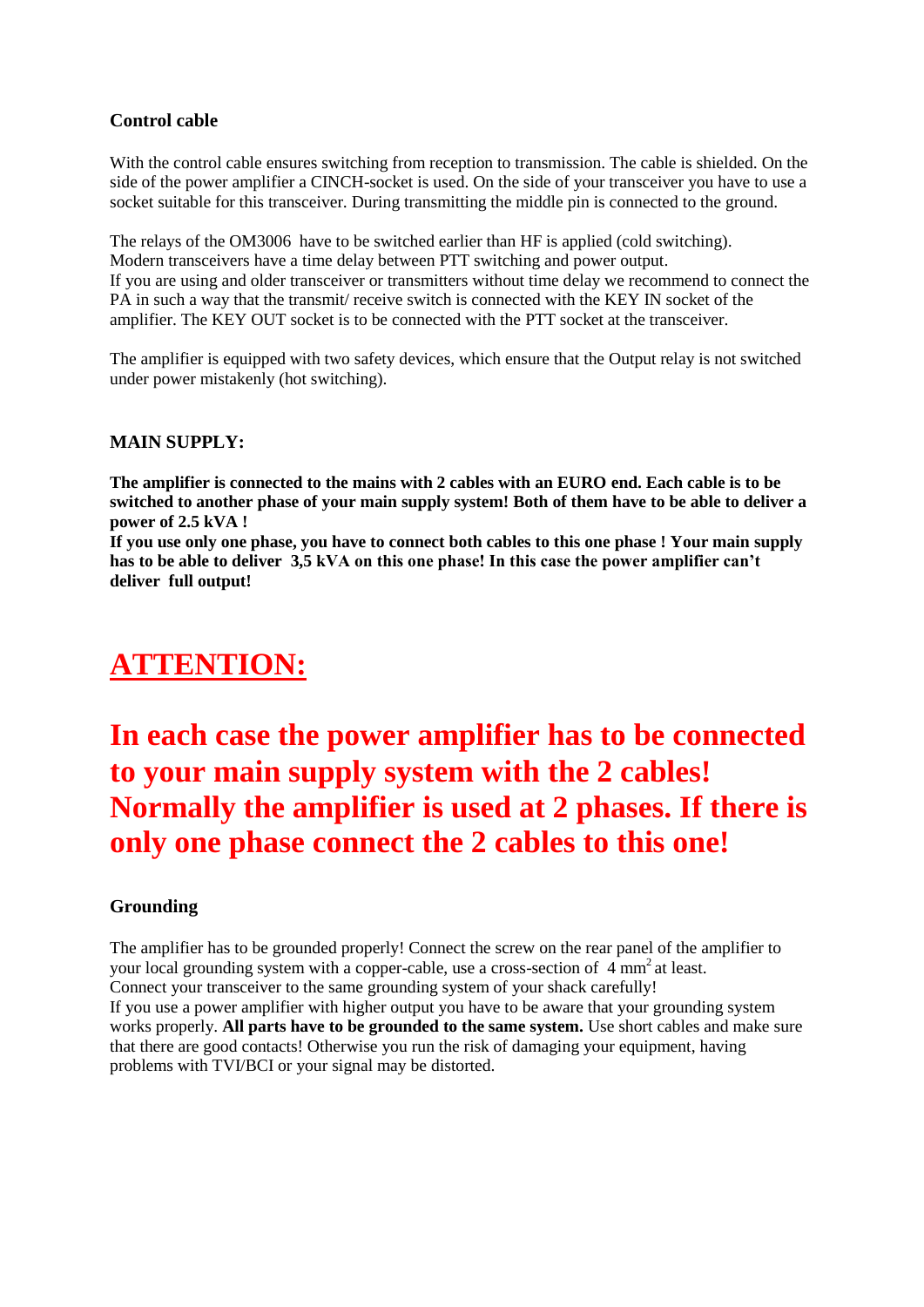#### **Cooling**

The centrifugal blowers provide the necessary cooling of the amplifier, even during long contests. The main blower is activated by switching the PA on and it is turned off when after-cooling is finished (approx. 1-5 min after switching off the PA depending on the temperature of the tube). The supplemental fan is turned on depending on the temperature of the air exiting from the amplifier. It is switched on at 70°C and switched off at 60°C.

#### **Operation**

#### **Operating elements (see photo of front panel)**

- **TUNE -** Anode capacitor for tuning, tuning of higher frequencies to "0", lower frequencies to  $.100^{\circ}$ .
- **LOAD -** Output capacitor tunes antenna load resistance to amplifier. Capacity is low at "0" and high at "100" on the scale.
- **OFF -** You switch off the amplifier by pressing this button.
- **ON -** You switch on the amplifier by pressing this button. Heating of tube is on and after 3min of delay the amplifier will be ready for operation.
- **OPR/STBY -** "OPERATE" you will be ready for operation. At STBY, if WAIT-LED is on or the amplifier is off your transceiver is in bypass-mode directly connected to antenna. Maximum 400Watts !
- **RF OUTPUT -** Bar graph shows output power .

**REFLECTED POWER -** Bar graph – shows reflected power of the antenna. 350W maximum or amplifier switches to STANDBY-mode **Ig2** bargraph – measerus the currency of the second grid in the range from -20mA to +80mA **HV/IP/TUNE** bargraph – measure the anode voltage, anode currency or tuning of the amplifier

#### **TUNING**

**The OM3006 amplifier is operated in class AB. Thus it's possible to obtain a maximum output power at an excellent linearity. For this purpose the amplifier has to be tuned carefully.** The operation of a mistuned PA will cause malfunctions, the increase of grid current (the GRID-MAX-LED will light up) and problems with TVI/BCI.

The grid-current is shown with 2 LED diodes. It's normal if the green LED is flashing or may be shining a little bit during peak operation. If you overload the amplifier the output power increases the grid current at very small rates and the red GRID-MAX-LED is shining and the safety devices switch the PA to STBY, you have overloaded the amplifier and must decrease the output.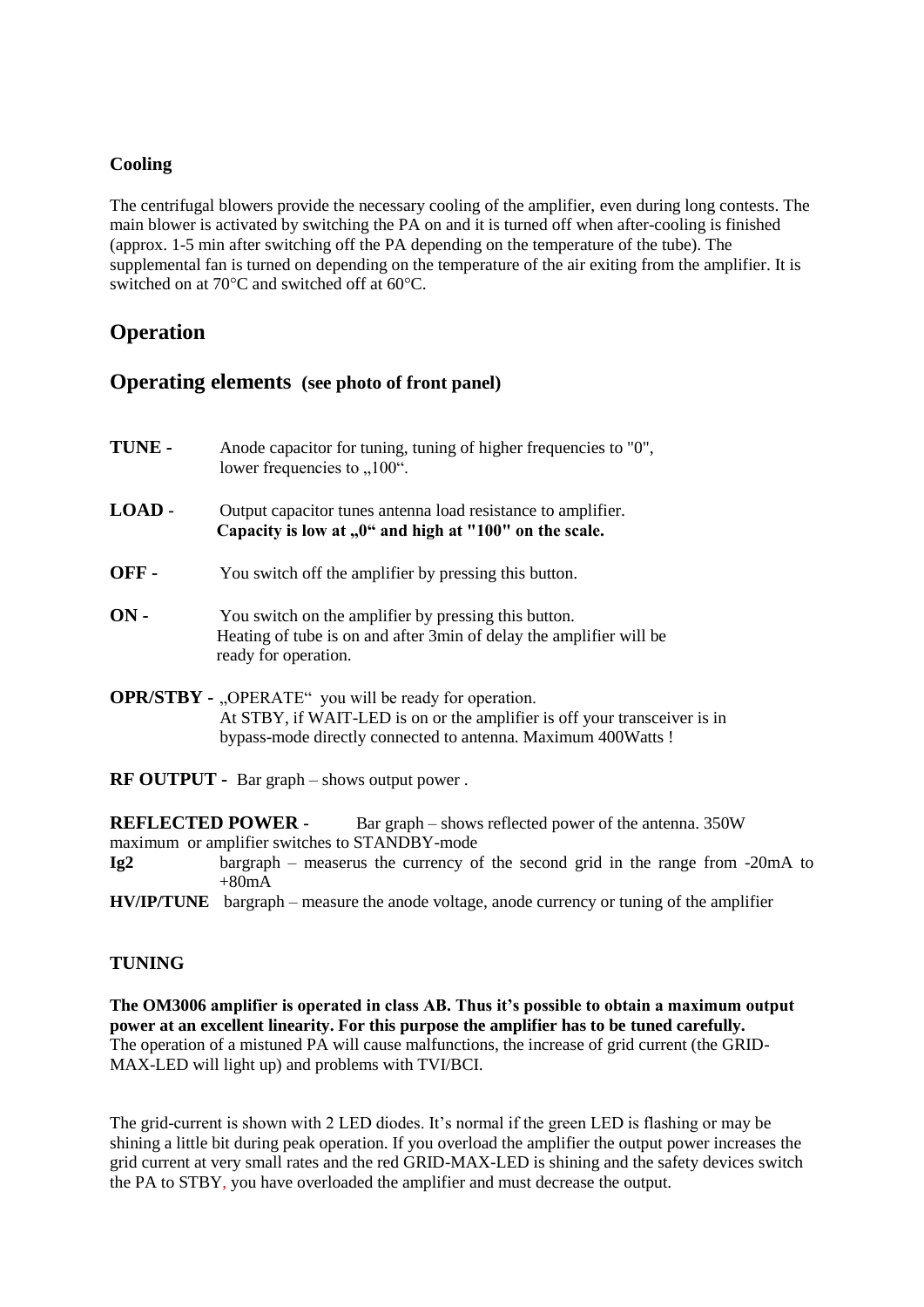**In SSB you will have a good output power if the green LED lights up a bit. The current of screen grid is measured and shown in a Bar graph indicator. The amplifier has to be tuned in such a way that the current is between - 20 mA to +50 mA. At currents beyond these values the operating point will be shifted and IM-products will be rapidly increased. If a value of + 70mA is exceeded, the safety devices will switch the amplifier to STBY mode.**

#### **Tuning instruction :**

#### **Please note : Before starting tuning you have to check if the right antenna or a 50 Ohms load resistance is connected at the antenna output !**

#### **Switching on the amplifier:**

- put the switch at the multimeter to HV position
- put the OPR/STBY switch to STBY position
- press the ..ON" button

The amplifier is prepared for operation with the following steps:

- the toroidal transformers are switched step by step.
- the blower of tube is switched on.
- $\bullet$  the multimeter bargraph measures the high voltage; the normal value is 3.4 kV
- the WAIT LED lights up

After switching on you have to check the functioning of the blower. Air must be blown out of the ventilating apertures above the tube. (If there is any failure you have to press the ...OFF"-button immediately !)

Heating the tube takes about 150 seconds. After this time the WAIT LED goes out and the amplifier is ready for operation.

#### **Tuning the amplifier to an output of 3000 W**

1. Switch BAND, TUNE and LOAD to the position according to the table:

| Band     | $T$ une | Load |
|----------|---------|------|
| 50,5 MHz |         |      |

The tuning table available to you is made by using a dummy load! Each amplifier will have other values depending on used frequency and antenna! Make your own list for your own antennas! Use tuning position (see later)!

- 2. Reduce the power output of your transceiver to the **0.**
- 3. Switch **OPR/STBY** to **"OPR"** position (OPR LED lights up)
- 4. Choose **TUNE** position of multimeter.

 5. Switch the PA to **CW** and increase driver power to **10W** (OUTPUT power will be PA abt. 500W)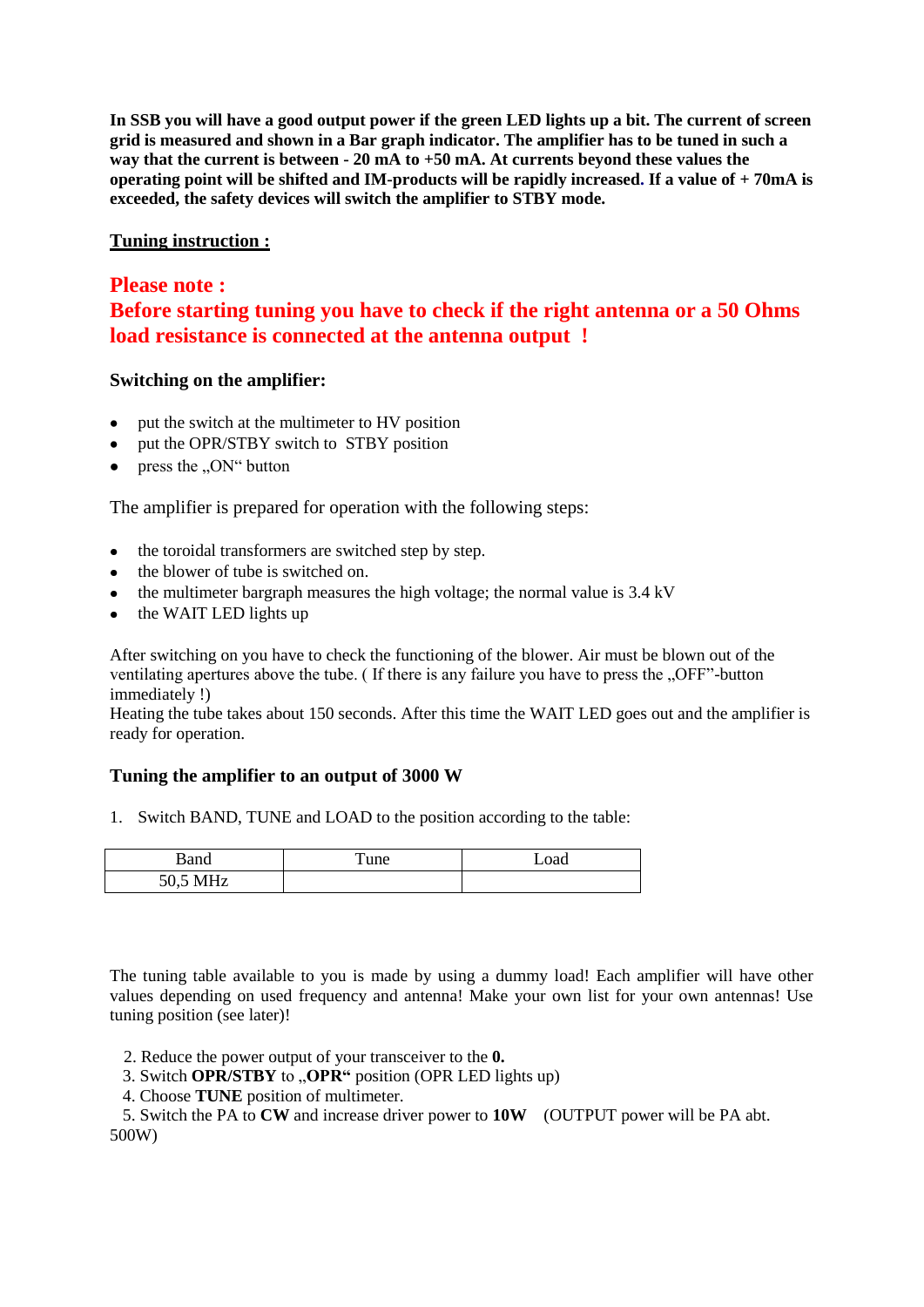### Please note!

If the input power is higher than 15 W and the power amplifier is not correctly tuned, the safety devices will switch to STBY.

After switching the amplifier to PTT, the amplifier will automatically reset and switch back to OPR mode after approximately 2 seconds.

- 6. Set TUNE in such a way, that the TUNE-LED lights up maximum left.
- 7. Set LOAD in such a way, that the TUNE LED on the TUNE scale lights up under the "**V**" sign. If it is possible to obtain the LOAD in 2 positions, set the position that is father to the right.
- 8. Repeat tuning several times according to 6 and 7.
- 9. Increase the input power until an output power of approximately 2000 W is reached.
- 10. Repeat steps 6 and 7
- 11. Set TUNE to maximum output power

After this procedure the amplifier is tuned correctly and ready to give 2000 W output power in all operation modes. At optimal tuning and full output power a positive 50mA voltage goes through the second grid. . If less output is desired you can simply decrease the load of the transceiver.

**Please note: Should the amplifier demonstrate any malfunctions during tuning or should it not behave in accordance witch the description, interrupt the tuning procedure immediately and check the amplifier! Be sure to have not done any mistakes in choosing bands or TUNE/LOAD values!**

**Be sure that SWR is not higher than 1:2 and input power is LOW! After cancelling human mistakes you will be able to work for long time with this amplifier!**